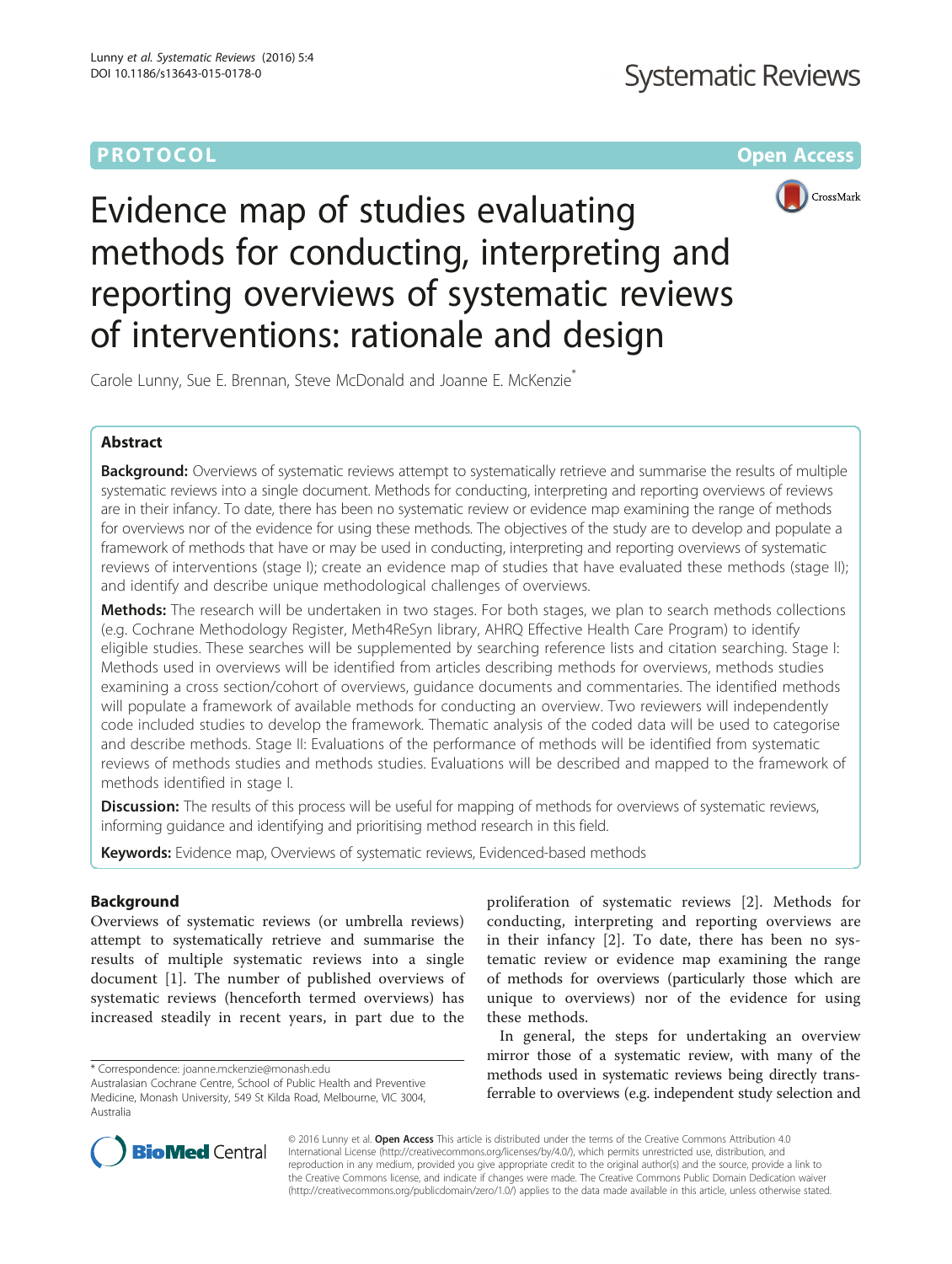data extraction) [[3\]](#page-7-0). However, there are unique features of overviews that require the use of different or additional methods, for example, methods for assessing the quality or the risk of bias in systematic reviews; dealing with the inclusion of the same trial in multiple systematic reviews; dealing with out-of-date systematic reviews; and dealing with discordant results across systematic reviews [\[2\]](#page-7-0).

Evidence maps provide a systematic method for mapping the evidence on a particular topic, with the resulting map facilitating identification of gaps in the literature [[4, 5](#page-7-0)]. Bragge [\[6\]](#page-7-0) defines evidence mapping as describing the yield, design and characteristics of research in broad topic areas, in contrast to systematic reviews, which usually address narrowly focused research questions. Evidence mapping has been primarily used to map the evidence for healthcare interventions [\[7](#page-7-0), [8\]](#page-7-0); however, the approach may also be usefully applied for mapping the evidence on other topics. For example, evidence mapping may be useful for collating evidence on the range and performance of research methods. To our knowledge, evidence mapping has yet to be applied in this way [\[5\]](#page-7-0).

Where possible, methodological guidance for conducting overviews should be based on empirical research; that is, based on methods that have been evaluated and shown to have better performance [\[9](#page-7-0)]. It is therefore timely to systematically review and map the available methods literature to determine where there are gaps or areas of uncertainty and hence what methods research should be undertaken as a priority. We will apply the evidence mapping approach to studies evaluating the methods for conducting, interpreting and reporting overviews of systematic reviews of interventions.

The objectives of this study are to develop and populate a framework of methods that have been used, or may be used, in conducting, interpreting and reporting overviews of systematic reviews of interventions (stage I); (2) create an evidence map of studies that have evaluated these methods (stage II); and (3) identify and describe unique methodological challenges of overviews.

## Methods/design

The methods used in this study are based on published methods for mapping the evidence in broad content areas [\[4, 6, 10](#page-7-0)–[13\]](#page-7-0). Methods for developing an evidence map involve several steps, namely, defining a topic and specific questions to be answered by the evidence map; searching for and selecting relevant studies; and reporting on the yield and study characteristics.

Our mapping study will involve two stages. In stage I, we will use the following sources to identify and describe methods that have been used or recommended for use in overviews: articles describing methods for overviews, methods studies that have described the characteristics of a cross section or cohort of overviews; guidance documents for conducting overviews; and commentaries or editorials. The identified methods will populate a framework of methods relating to the steps involved in conducting an overview (e.g. defining objectives, searching for systematic reviews, selecting studies). The second stage will involve the development of an evidence map of studies that have evaluated any of the identified methods (stage II). The steps involved in these stages are depicted in Fig. [1](#page-2-0). The evidence map will facilitate identification of methods that have had little or no evaluation.

We have used the Preferred Reporting Items for Systematic reviews and Meta-Analyses Protocols (PRISMA-P) [[14](#page-7-0)] to develop this protocol. The PRISMA-P checklist was developed for the preparation of protocols of systematic reviews that summarise aggregate data from studies, particularly the evaluations of the effects of interventions, and therefore, not all PRISMA-P items were applicable (Additional file [1\)](#page-6-0). We did not register our evidence map on PROSPERO, the international prospective register of systematic reviews [\(http://www.crd.york.ac.uk/](http://www.crd.york.ac.uk/PROSPERO/) [PROSPERO/](http://www.crd.york.ac.uk/PROSPERO/)), since reviews of 'methodological issues' do not met the inclusion criteria for this registry (as specified 29 June 2015).

#### Search methods

Several sources will be searched to identify available methods (stage I) and studies that have evaluated the performance of those methods (stage II). We will undertake searches of the following methods collections: Cochrane Methodology Register, Meth4ReSyn library, the Scientific Resource Center Methods library of the AHRQ Effective Health Care Program, and Cochrane Colloquium abstracts. In addition, we will undertake a search of Ovid MEDLINE from 2000 onwards. We will use variations of the following search terms: overview, umbrella reviews, overviews of reviews, overviews of systematic reviews, meta-review or review of reviews (Additional file [2\)](#page-6-0).

We will conduct purposive searches to locate evaluations of the methods we have identified, where the above searches are unlikely to have located these evaluations. For example, although searching for systematic reviews is a fundamental step of overviews, there are other purposes aside from overviews (e.g. developing guidelines) for which retrieving systematic reviews is necessary. Therefore, papers describing the development and evaluation of search strategies for systematic reviews may reasonably not have mentioned 'overviews' (or its synonyms) and thus would not be identified in the searches we describe above. Details of these additional search strategies will be documented and reported.

Given the potential difficulties in locating methods literature on overviews, we will supplement our searches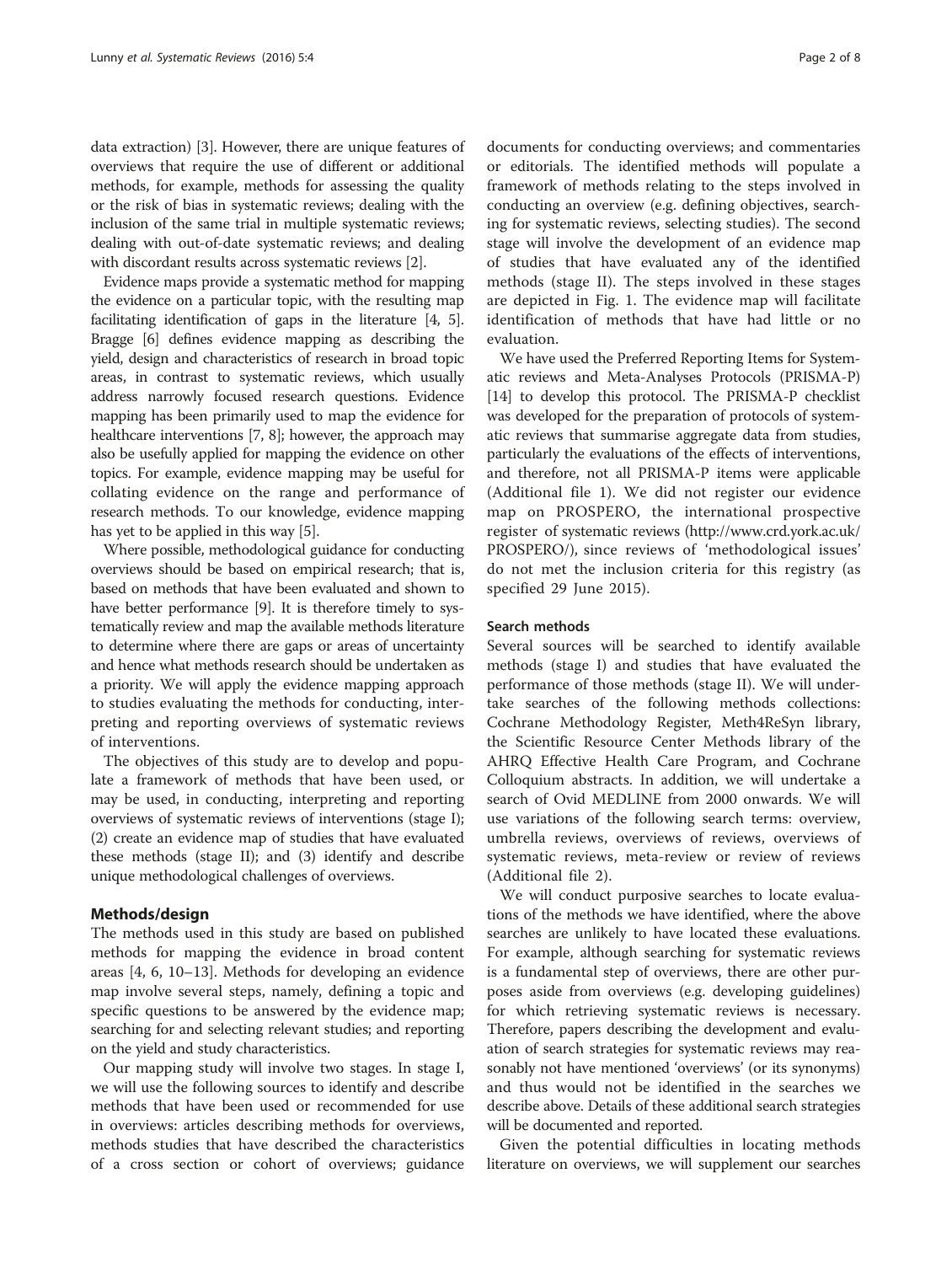<span id="page-2-0"></span>

by examining the reference lists of all included articles and undertaking citation searches of seminal papers using Google Scholar, Scopus and Web of Science. All three of these databases will be searched for citations because searches run in each database have been shown to return unique material [[15](#page-7-0)]. In addition, as part of a related research project to develop a search strategy to identify overviews in MEDLINE, we set aside any methods papers that we identified through screening citations [\[16](#page-7-0)]. Finally, we will contact relevant experts in the field to help identify additional methods papers.

## Eligibility criteria

Separate eligibility criteria will be applied for stages I and II of the development of the evidence map (Fig. 1).

# Stage I: populating the framework—identification of methods used in overviews of systematic reviews of interventions

Inclusion criteria:

- i) Articles describing methods for overviews
- ii) Studies examining methods used in a cross section or cohort of overviews
- iii)Guidance (e.g. handbooks and guidelines) for undertaking overviews
- iv) Commentaries or editorials that discuss methods for overviews

Exclusion criteria:

- i) Articles published in languages other than English
- ii) Studies describing methods for network metaanalysis
- iii)Articles exclusively about methods for overviews of other review types (i.e. not of interventions)

If necessary, the framework (stage I) will be further refined to include methods identified from studies in stage II, if these have not already been identified in stage I.

# Stage II: populating the evidence map—identification of evaluations of methods for overviews of systematic reviews of interventions

Inclusion criteria:

- i) Systematic reviews of methods studies that have evaluated methods for overviews
- ii) Methods studies that have evaluated methods for overviews

Exclusion criteria:

- i) Articles published in languages other than English
- ii) Methods studies that have evaluated methods for network meta-analysis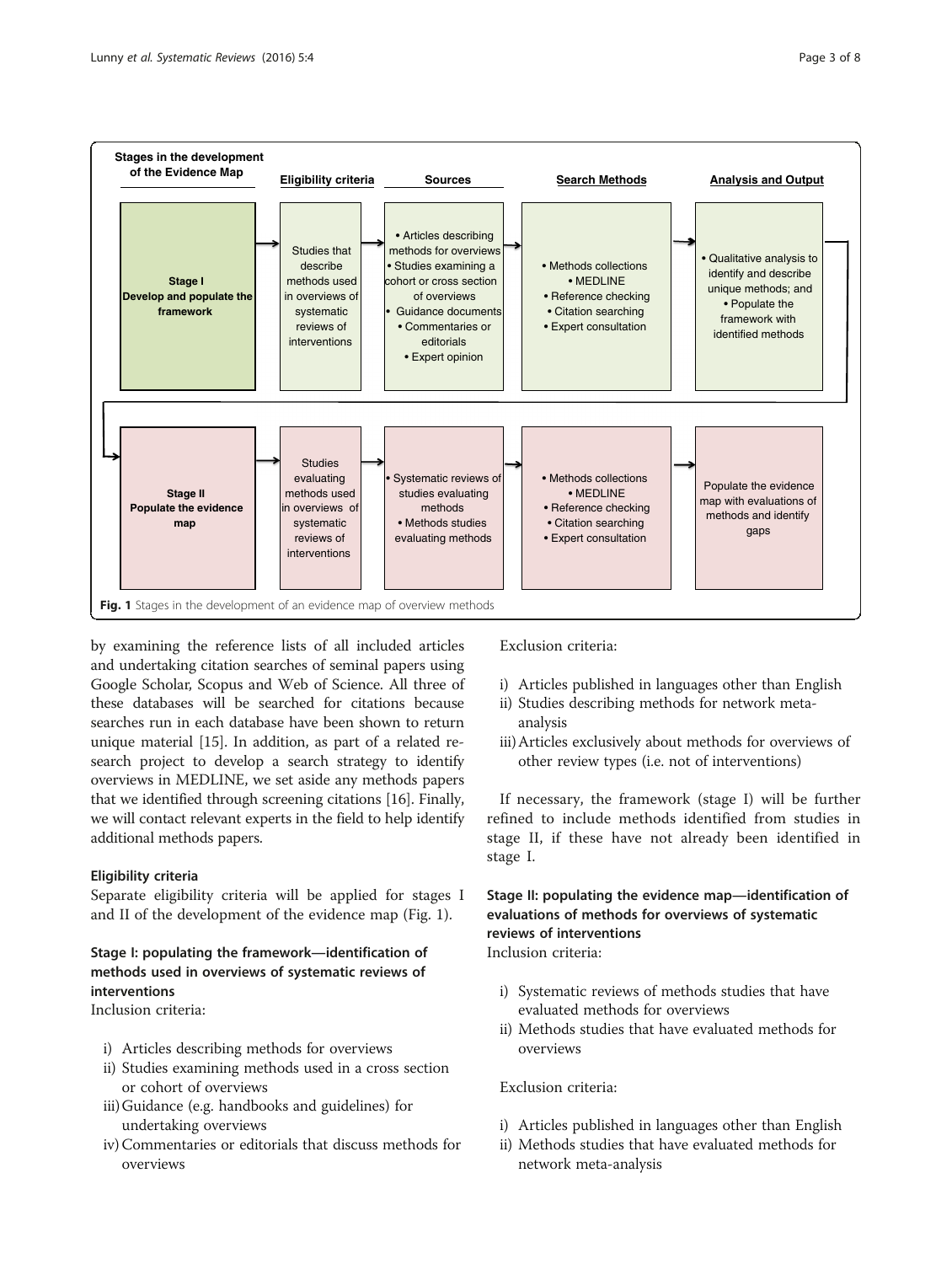In cases where we identify systematic reviews in which the search for studies was conducted before 2013, we will search for more recent methods studies and include the results of these in the evidence map, in addition to including the results of the systematic review.

We plan to populate the evidence map with evaluations of methods that are different or additional to those required to undertake a systematic review of primary research. For example, methods for screening articles for inclusion in an overview (e.g. whether one or more reviewers are required) do not differ to those used in undertaking a systematic review of primary research, so would not be included. However, evaluations of methods used to assess the quality or risk of bias of systematic reviews are of relevance to overviews, and not systematic reviews of primary research, and so would be included. It may be the case that methods have been evaluated in the context of other 'overview' products, such as guidelines, and if these methods are of relevance to overviews, they will be included.

The eligibility criteria will be pilot tested by three independent reviewers on a sample of articles retrieved from the search to ensure consistent application.

#### Study selection

Citations retrieved from the searches will be imported into EndNote. Duplicates will be identified and removed. Two reviewers will independently review titles and abstracts for their potential inclusion against the selection criteria. Full-text articles will be retrieved when both reviewers agree that inclusion criteria have been met or when there is uncertainty. Two reviewers will then independently assess the articles for inclusion; any disagreement will be resolved by discussion or by arbitration of a third reviewer. In instances where there is limited or incomplete information regarding a study's eligibility (e.g. when only an abstract is available), the authors will be contacted to request the full text or further details.

## Assessment of the risk of bias of evaluation studies (stage II)

There is no tool available to assess the risk of bias of studies that have evaluated methods (i.e. studies meeting the criteria for stage II). We will therefore report characteristics of the evaluation studies that may plausibly be associated with bias and have been used in other methodology reviews (e.g. [[17](#page-7-0)–[19\]](#page-7-0)). These characteristics will include study design, method to select the cohort of studies included in the evaluation, process used to extract data and existence of a protocol. For systematic reviews of methods studies, we will use a tool to assess the risk of bias in systematic reviews (ROBIS) [\[20](#page-7-0)].

## Data extraction, data coding and analysis Developing the coding framework

The coding framework will be developed using an iterative process. Two reviewers (CL, SB) will independently code three articles using a simple framework comprised of codes representing the main steps in conducting an overview as outlined in the Cochrane Handbook (e.g. specifying eligibility criteria, data extraction) [\[21\]](#page-7-0). Additional codes will be generated inductively by the two reviewers from the text of the three articles. The independently developed frameworks will then be compared and combined into a single integrated framework. The resulting framework will be reviewed by all authors, then tested on three further articles purposively selected to reflect the diversity of article types (i.e. study examining methods in a cohort of overviews, guidance, editorial) included at stage I. Further refinements will be discussed and agreed by all authors. The preliminary framework of parent and illustrative child codes, with descriptions for interpreting each code, is presented in Table [1.](#page-4-0)

#### Stage I: populating the framework

Data will be coded from articles meeting the inclusion criteria of stage I using NVivo software. Coded data will be analysed thematically to further refine and populate the framework with descriptions of each method. This thematic analysis will be used to (1) determine the most appropriate categorisation of methods (i.e. the final structure and terminology used in the framework); (2) determine whether or not methods are distinct (i.e. identifying whether methods described using different terminology are indeed different and vice versa); and (3) write a description of each method by synthesising key concepts across included studies. In addition, data will be coded to identify the type of paper (article describing method for overviews, cohort/cross-sectional; commentary or editorial; guidance document); noted advantages/disadvantages of the method; examples of use; at which step in the overview process the method is used; and unique methodological considerations in conducting overviews.

## Stage II: populating the evidence map

We plan to extract the following data from methods evaluation studies using a data extraction form: characteristics of the article (e.g. publication year, journal); characteristics of the study (study design, type of sample selection (e.g. random, consecutive, others), process to extract data, existence of a protocol); primary objective(s); secondary objective(s); methods evaluated for primary objective; evaluation analysis methods; and the quantitative results relating to the primary objective.

Coding and data extraction for both stages of the study will be undertaken independently by two reviewers. We anticipate that it will be difficult to pre-specify response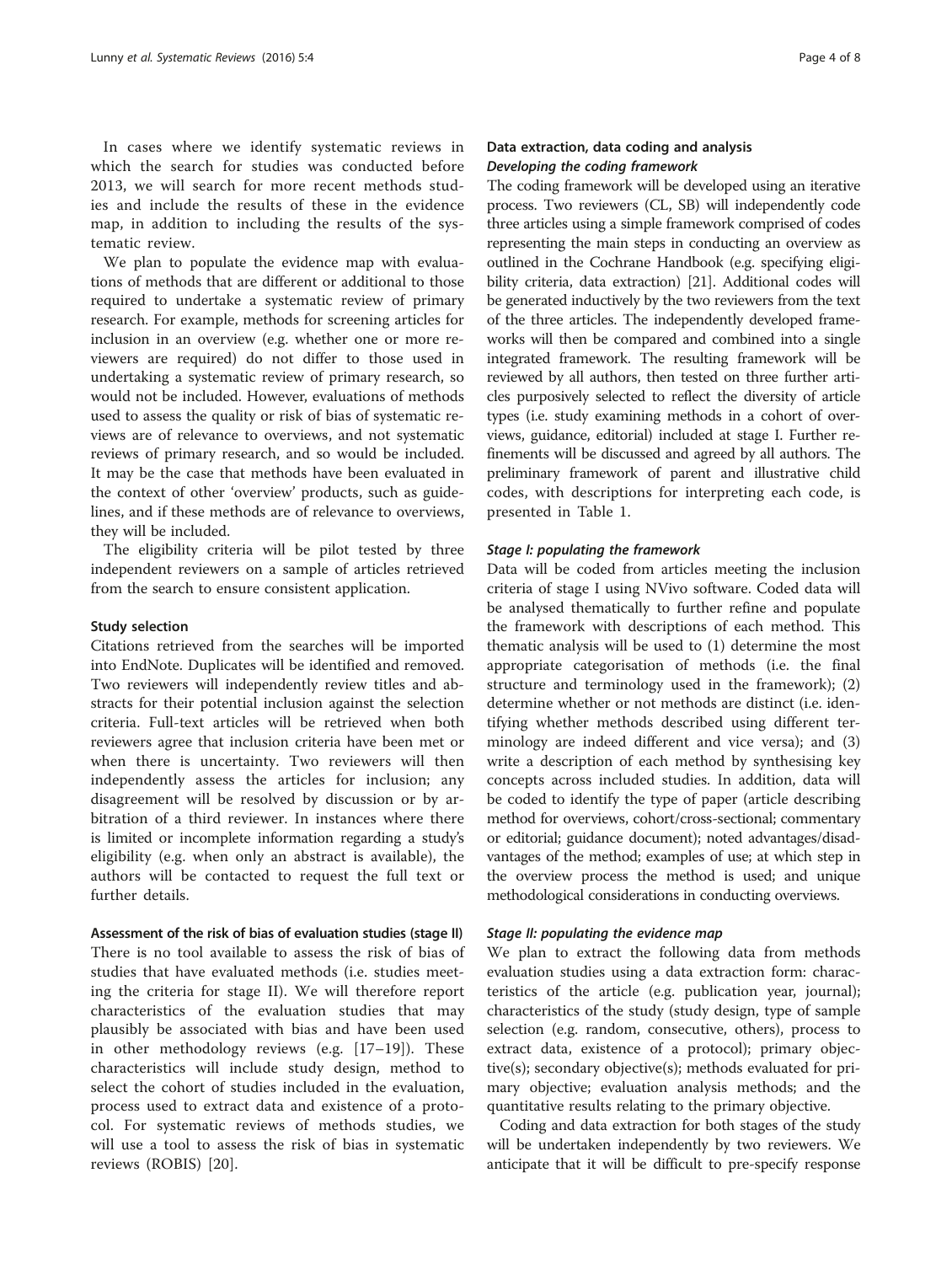| Parent code                                                                            | Cues for the coder (description of the code)                                                                                                                                                                                                                                                                                                                                                                                                                                                                                      |
|----------------------------------------------------------------------------------------|-----------------------------------------------------------------------------------------------------------------------------------------------------------------------------------------------------------------------------------------------------------------------------------------------------------------------------------------------------------------------------------------------------------------------------------------------------------------------------------------------------------------------------------|
| Child code                                                                             |                                                                                                                                                                                                                                                                                                                                                                                                                                                                                                                                   |
| 1. Attributes of the study                                                             | Information about the study being coded; includes codes for the purpose and aims<br>and methods of the study.                                                                                                                                                                                                                                                                                                                                                                                                                     |
| 2. Definition of an overview                                                           | Information about the concept and origins of overviews; includes codes for<br>definitions, terminology, rationale and key references for overviews.                                                                                                                                                                                                                                                                                                                                                                               |
| 3. Terminology for overviews                                                           | Description of the terms used for overviews (e.g. 'review of reviews'). Terms used<br>in the title, abstract and body of the study are coded separately.                                                                                                                                                                                                                                                                                                                                                                          |
| 4. Methodological considerations (independent of the step<br>or stage of the overview) | Information about the challenges and decisions faced when planning the methods<br>of an overview. Considerations that are unique to overviews should be coded,<br>such as dealing with reviews that (a) overlap in scope, (b) use different methods<br>for assessing bias in included studies, (c) report different outcomes for similar<br>comparisons and (d) have discrepant findings for the same outcomes/comparisons.                                                                                                       |
| 4.a. Dealing with currency (or lack of currency) of reviews                            | Considerations relating to whether a review is up-to-date and the implications of<br>including reviews with older search or publication dates.                                                                                                                                                                                                                                                                                                                                                                                    |
| 4.b. Dealing with reviews of different methodological quality                          | Considerations relating to the inclusion and interpretation of reviews assessed as<br>being at a high risk of bias (e.g. because of the methods used to identify and select<br>studies, synthesis approach). This may include discussion about exclusion of poorer<br>quality reviews, decisions to weight the findings of reviews based on risk of bias<br>and consideration of risk of bias when grading the evidence arising from a review.                                                                                    |
| 4.c. Dealing with overlap (and differences in scope)                                   | Considerations related to dealing with reviews that include the same studies and<br>overlapping information/data from those studies. Methods relevant to dealing with<br>overlap may apply to one or more steps/stages of the review (e.g. Population,<br>Intervention, Comparison, Outcome (PICO), assessment of quality of included<br>studies, summary and synthesis).                                                                                                                                                         |
| 4.d. Dealing with gaps in review coverage                                              | Considerations relating to aspects of the overview question that have not been<br>addressed in reviews (e.g. particular comparisons, types of interventions, subgroups).                                                                                                                                                                                                                                                                                                                                                          |
| 4.e. Dealing with missing (or loss of) information about<br>study characteristics      | Considerations relating to the information available in reviews about the primary<br>study characteristics (PICO elements, study design). Reviewers report selected<br>information, focusing on that most relevant to their question. This may or may<br>not be congruent with the overview question, and the information may be<br>difficult to interpret out of context, resulting in loss of information.                                                                                                                      |
| 4.f. Dealing with inconsistent or incomplete outcome<br>reporting across reviews       | Considerations when reviews report different outcomes, outcome measures,<br>follow-up times, analyses or data from studies. This may include considerations<br>relating to loss of information if reviews that report unique outcome data are<br>excluded for other reasons (e.g. on the basis of date or quality).                                                                                                                                                                                                               |
| 4.g. Dealing with discrepant methods of quality appraisal<br>across reviews            | Considerations when reviews use different methods to assess the risk of bias or<br>quality of included studies (e.g. Cochrane Risk of Bias tool [21], Newcastle-Ottawa<br>Quality Assessment Scale [23]).                                                                                                                                                                                                                                                                                                                         |
| 4.h. Dealing with missing information from the synthesis<br>in reviews                 | Considerations relating to the type and nature of syntheses (including meta-analyses)<br>reported in the review. Reviewers conduct and report syntheses most pertinent<br>to their question, which may mean syntheses for particular subgroups, interventions<br>or outcomes are not available. Additional considerations may relate to missing<br>information about heterogeneity, sensitivity analyses or other analyses that<br>might be needed to interpret the results of a review.                                          |
| 4.i. Dealing with summary and synthesis of multi-faceted<br>interventions              | Considerations relating to the summary and synthesis of findings for multi-faceted<br>interventions. Reviewers may take different approaches to synthesising findings for<br>multi-faceted interventions, driven in part by the question they aim to answer. For<br>example, they might examine potential additive effects of each intervention component<br>or they might decide that interventions are too heterogeneous for meaningful synthesis.<br>Across reviews, this can lead to quite different summaries and syntheses. |
| 4.j. Dealing with discrepant findings across reviews                                   | Considerations when two or more reviews estimate or describe different effects<br>(quantitatively or qualitatively) based on similar studies or data. The findings of<br>two reviews that are similar in scope may differ (a) because their results are different<br>or (b) because the reviewers' interpretation of the results is different. This node is<br>intended to capture the former.                                                                                                                                    |
| 4.k. Dealing with discrepant interpretation of similar<br>findings across reviews      | Considerations when two or more reviews interpret similar results differently. The<br>findings of two reviews that are similar in scope may differ (a) because their results<br>are different or (b) because the reviewers' interpretation of the results is different.                                                                                                                                                                                                                                                           |

This node is intended to capture the latter.

<span id="page-4-0"></span>Table 1 Coding framework for methods used in overviews of systematic reviews of interventions (stage I)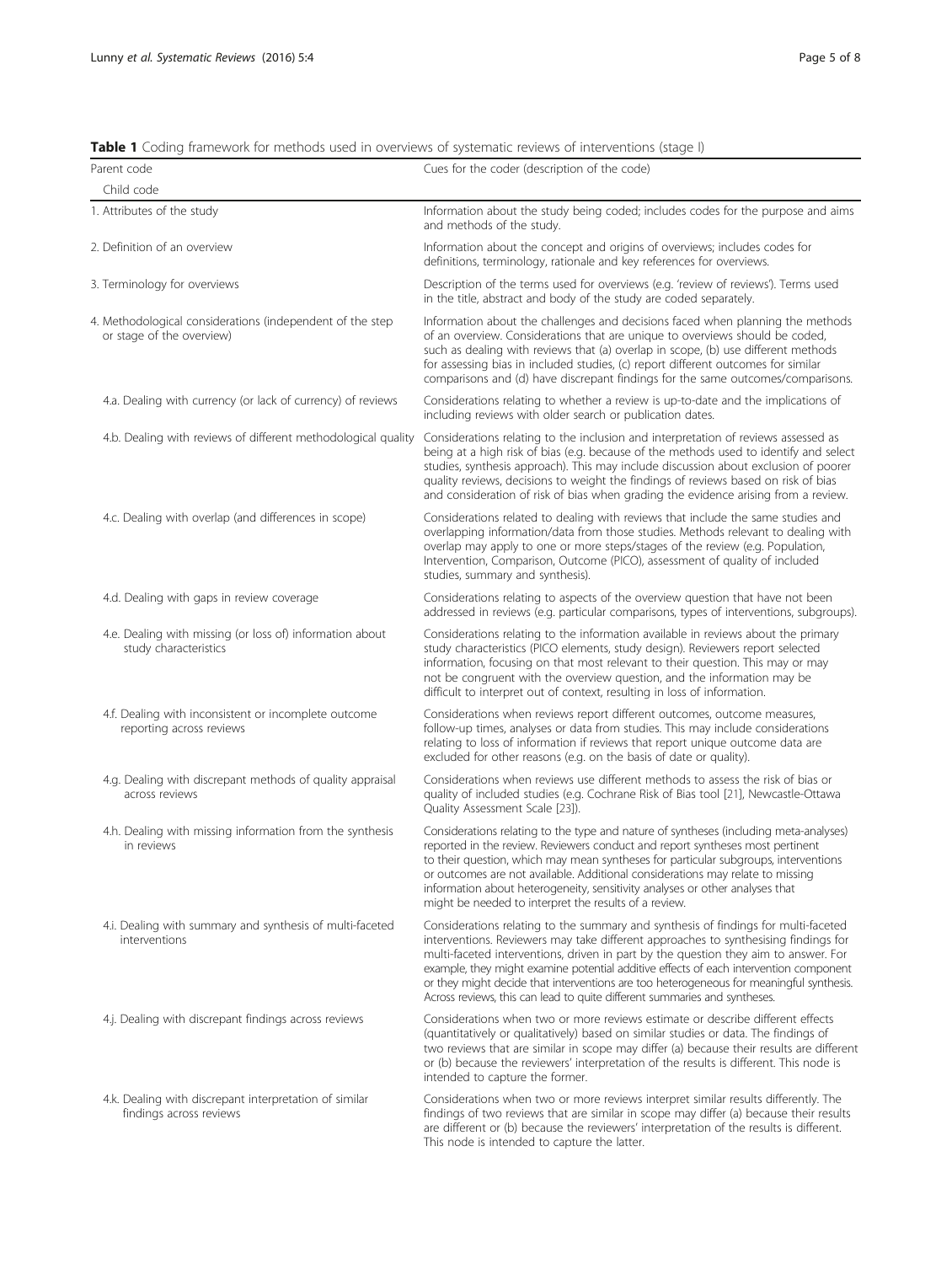|  |  |  |  |  |  |  |  |  | Table 1 Coding framework for methods used in overviews of systematic reviews of interventions (stage I) (Continued) |  |
|--|--|--|--|--|--|--|--|--|---------------------------------------------------------------------------------------------------------------------|--|
|--|--|--|--|--|--|--|--|--|---------------------------------------------------------------------------------------------------------------------|--|

| 5. Methods (specific to step or stage of the overview)                                                 | Identification, description and other information about the methods used to<br>conduct an overview, grouped by the steps (or stages) described in the<br>Cochrane Handbook [21].                                                                                                                                                                                                                                                                                                                                                                                                             |
|--------------------------------------------------------------------------------------------------------|----------------------------------------------------------------------------------------------------------------------------------------------------------------------------------------------------------------------------------------------------------------------------------------------------------------------------------------------------------------------------------------------------------------------------------------------------------------------------------------------------------------------------------------------------------------------------------------------|
| 5.a. Overall steps, sequence or stages                                                                 | Identification or summary of the key steps or stages involved in producing an<br>overview of reviews.                                                                                                                                                                                                                                                                                                                                                                                                                                                                                        |
| 5.b. Specification of scope, questions, objectives                                                     | Methods for determining, defining and reporting the scope of an overview;<br>includes factors that influence how broad or narrow questions should be, the<br>ways in which questions might be split (e.g. by condition, by population subgroup,<br>by intervention) and the implications of doing so. This node relates to the<br>specification of eligibility criteria but differs in that it covers conceptual issues<br>and the methodological implications of lumping/splitting.                                                                                                         |
| 5.c. Specification of eligibility criteria                                                             | Methods for determining and specifying eligibility criteria (i.e. PICO); includes<br>restrictions on eligibility (e.g. publication status, year) that may be used to deal<br>with overlap; includes codes for outcome selection.                                                                                                                                                                                                                                                                                                                                                             |
| 5.c.i. Outcome selection mechanisms                                                                    | Methods for specification and selection of outcomes. Note that while information<br>about outcome selection methods can be reported under eligibility criteria,<br>reviews are not necessarily excluded from the overview if they do not report a<br>specified outcome. Instead, the outcomes reported may determine inclusion in<br>the synthesis (or summary) of effects. In circumstances where reviews are included<br>irrespective of outcomes, information relating to outcome specification may need<br>to be coded under other relevant nodes (e.g. 'Outcome selection mechanisms'). |
| 5.c.ii. Decision rules for selecting a review from<br>multiple overlapping reviews                     | Methods for dealing with multiple reviews that include the same studies and<br>overlapping data from those studies. Several methods have been proposed to<br>deal with overlap and are represented in the subnodes. These include (a) the<br>review with the largest amount of studies, (b) most recent/up-to-date information,<br>(c) the highest quality studies, (d) most complete reporting, (e) by publication status,<br>(f) one review per author, (g) eliminate the review with the least amount of studies<br>and (h) ignore overlap.                                               |
| 5.d. Search methods                                                                                    | Methods for searching for reviews in an overview; includes codes for specific<br>search filters used, such as those provided in PubMed.                                                                                                                                                                                                                                                                                                                                                                                                                                                      |
| 5.e. Selection of reviews                                                                              | Methods for selecting reviews for inclusion in the overview, such as the use of<br>two reviewers to independently screen reviews for inclusion in the overview.                                                                                                                                                                                                                                                                                                                                                                                                                              |
| 5.f. Data extraction and coding                                                                        | Methods for data extraction in an overview and coding of information from the<br>included reviews; includes codes for extracting data for subgroups, extracting data<br>from reviews versus trials, and methods used to select outcomes for extraction.                                                                                                                                                                                                                                                                                                                                      |
| 5.g. Assessment of risk of bias (methodological quality)<br>of primary studies included in the reviews | Methods for dealing with reviews that have used different methods or tools for<br>assessing risk of bias (or quality) of primary studies.                                                                                                                                                                                                                                                                                                                                                                                                                                                    |
| 5.g. Assessment of risk of bias arising from the methods<br>of the review                              | Methods for assessing the risk of bias arising from the design, conduct and reporting<br>of reviews. Sometimes referred to as methodological quality of the review. Example<br>tools include ROBIS [20], A Measurement Tool to Assess Systematic Reviews<br>(AMSTAR) [24], National Institute for Health and Care Excellence (NICE) [25].                                                                                                                                                                                                                                                    |
| 5.g. Assessment of the overall quality of the evidence<br>arising from the overview                    | Methods for assessing the overall quality of the evidence for each comparison/outcome<br>in the overview. These methods are likely to be the same as used for any synthesis<br>(e.g. Grades of Recommendation, Assessment, Development and Evaluation (GRADE) [26],<br>Scottish Intercollegiate Guidelines Network (SIGN) [27], FORM [28]) but may require<br>adaptation to synthesise evidence across reviews instead of primary studies. For example,<br>should the assessment of risk of bias in the included review be considered when<br>grading the evidence and, if so, how?          |
| 5.h. Synthesis                                                                                         | Methods for analysing and synthesising the data in an overview; includes approaches<br>for dealing with meta-analyses with overlapping studies from different reviews<br>(i.e. those for the same comparison and outcomes), exploring heterogeneity, etc.                                                                                                                                                                                                                                                                                                                                    |
| 5.h.i. Quantitative synthesis                                                                          | Methods for quantitative synthesis in an overview; includes codes for synthesising<br>meta-analyses in an overview, exploring heterogeneity among included reviews,<br>considerations of how to include meta-analyses and how to include subgroup<br>analyses and synthesis and summary without meta-analysis.                                                                                                                                                                                                                                                                               |
| 5.h.ii. Synthesis and summary without meta-analysis                                                    | Methods for synthesis and summary that do not include a meta-analysis<br>(e.g. plotting and tabulating data, vote counting).                                                                                                                                                                                                                                                                                                                                                                                                                                                                 |
| 5.i. Presentation and summary of findings                                                              | Methods for presenting and summarising the findings of an overview. May include<br>methods for efficient depiction of the overlap of studies across included reviews,<br>methods for summarising findings when the same study is included in more<br>than one review, etc.                                                                                                                                                                                                                                                                                                                   |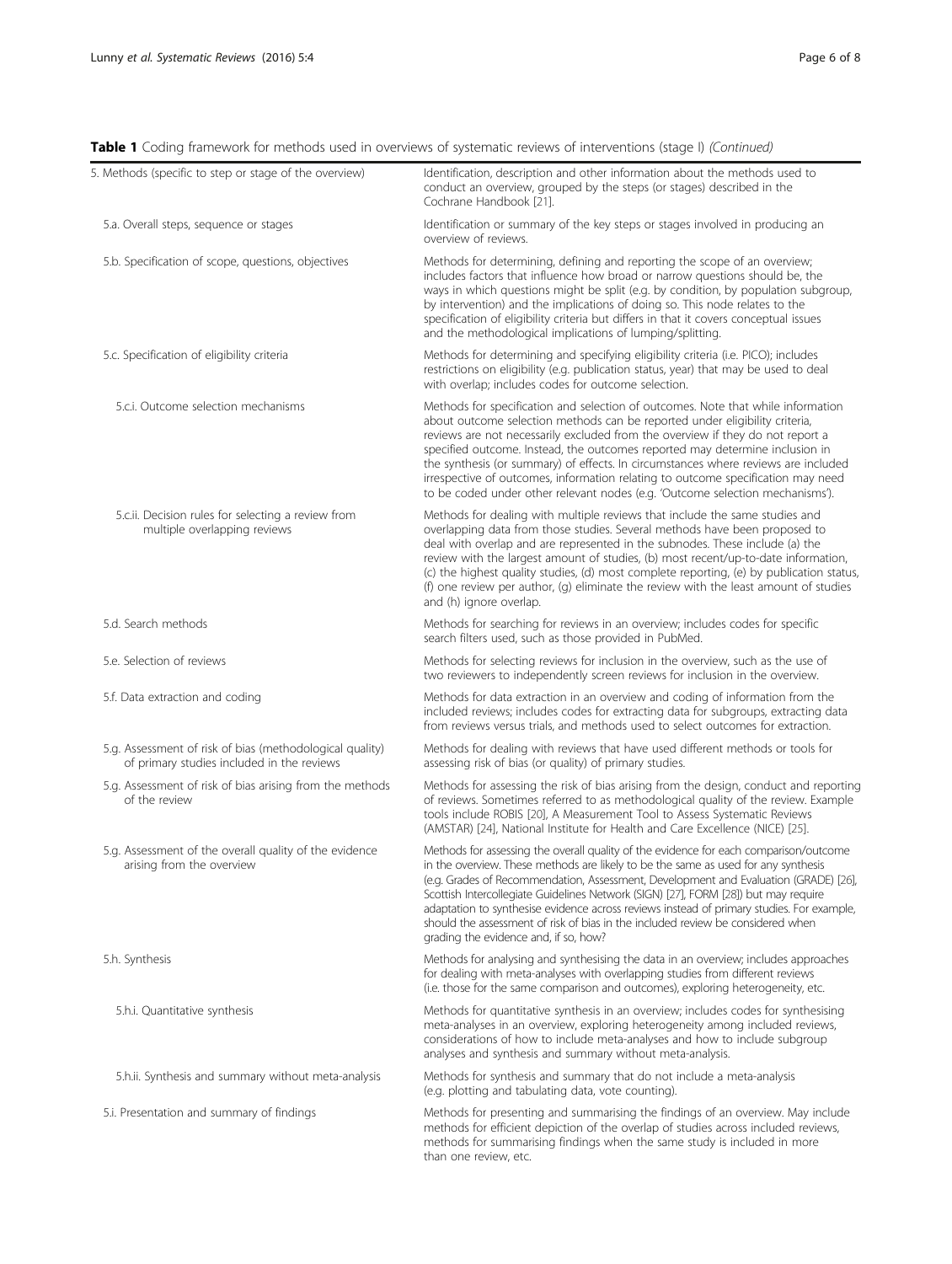5.j. Interpreting findings and drawing conclusions Methods for interpreting results and drawing conclusions in an overview. 5.k. Reporting The Recommendations about the preferred reporting items for overviews, which may involve using standards or guidelines for reporting overviews, checklists or reporting tools. 6. Pros and cons of method Known or anticipated benefits and disadvantages of using different methods in an overview. These might relate to efficiency of production, utility of the overview for decision makers and the validity of findings (bias in estimates of intervention effects).

<span id="page-6-0"></span>Table 1 Coding framework for methods used in overviews of systematic reviews of interventions (stage I) (Continued)

categories for each data extraction item due to the potential variability in the type of evaluations. Therefore, much of the extracted data will be verbatim free text, which will be categorised following discussion between the reviewers. Discrepancies in extracted data will be discussed between the reviewers until consensus is reached or by arbitration of a third reviewer if required.

## Data analysis

We will describe the evaluations that have been undertaken and map these evaluations to the framework of methods identified in stage I. The description of evaluations will include the yield and characteristics of the available evidence, the use, advantages and disadvantages of each method and a summary of the findings of the evaluations.

## **Discussion**

Methods for conducting, interpreting and reporting overviews are in their infancy. To date, there has been no systematic review or evidence map examining either the range of methods for overviews or the evidence behind those methods. We plan to use evidence mapping methods to develop and populate a framework of methods used in conducting, interpreting and reporting overviews of systematic reviews of interventions (stage I) and create an evidence map of studies that have evaluated these methods (stage II). This will be a novel application of the evidence mapping methodology in a context where, to our knowledge, this method has not been used.

The results of the evidence map may influence the use of particular methods in overviews, either directly or by influencing guidance for overview methods. However, perhaps the most notable use of the evidence map will be in directing methods research to areas where there is limited evidence for the methods that are being used. Such a map may also be useful for national funding agencies in considering what methods research should be funded.

## Strengths and limitations

We have developed a protocol to guide our research and reduce post hoc decision making. Two reviewers will undertake the screening, data coding and data extraction of all methods studies. Searching for methodological

papers can prove very difficult in databases other than specialist methodology collections, such as the Cochrane Methodology Register and the Meth4ReSyn library [[22](#page-7-0)]. In addition, while the coverage of two of the specialist methodology collections extends beyond the health and medical literature (Meth4ReSyn and Scientific Resource Center Methods library), the focus of our search is within health. These factors might mean that some relevant methodology papers are missed. However, we have included reference checking, citation searching and contacting relevant experts in the field to minimise the impact of these limitations.

#### Research status

At the time of submitting this protocol, we have undertaken the searching and screening for stage I. Two reviewers have independently coded three methods papers for stage I and developed an initial framework (Table [1](#page-4-0)). During the peer-review process, we amended the inclusion criteria to clarify that our focus was on methods for overviews of systematic reviews of interventions. We also revised our search strategies in response to suggestions from the reviewer.

#### Summary

Our results will lead to an inventory of evaluation studies of methods for overviews of systematic reviews of interventions. The evidence map will aid in the development and implementation of methods for overviews which will be relevant to a wide range of knowledge users, including researchers, funders and journal editors. The evidence map will help to prioritise the future research agenda in this field.

## Additional files

[Additional file 1:](dx.doi.org/10.1186/s13643-015-0178-0) PRISMA-P: recommended items to address in a systematic review protocol. The Preferred Reporting Items for Systematic reviews and Meta-Analyses Protocols (PRISMA-P) [[14](#page-7-0)] was used to develop this protocol. The PRISMA-P checklist was developed for the preparation of protocols of systematic reviews that summarise aggregate data from studies, particularly the evaluations of the effects of interventions, and therefore, not all PRISMA-P items were applicable. (DOC 54 kb)

[Additional file 2:](dx.doi.org/10.1186/s13643-015-0178-0) Search strategies. The search strategies that will be used to identify eligible studies. (DOC 24 kb)